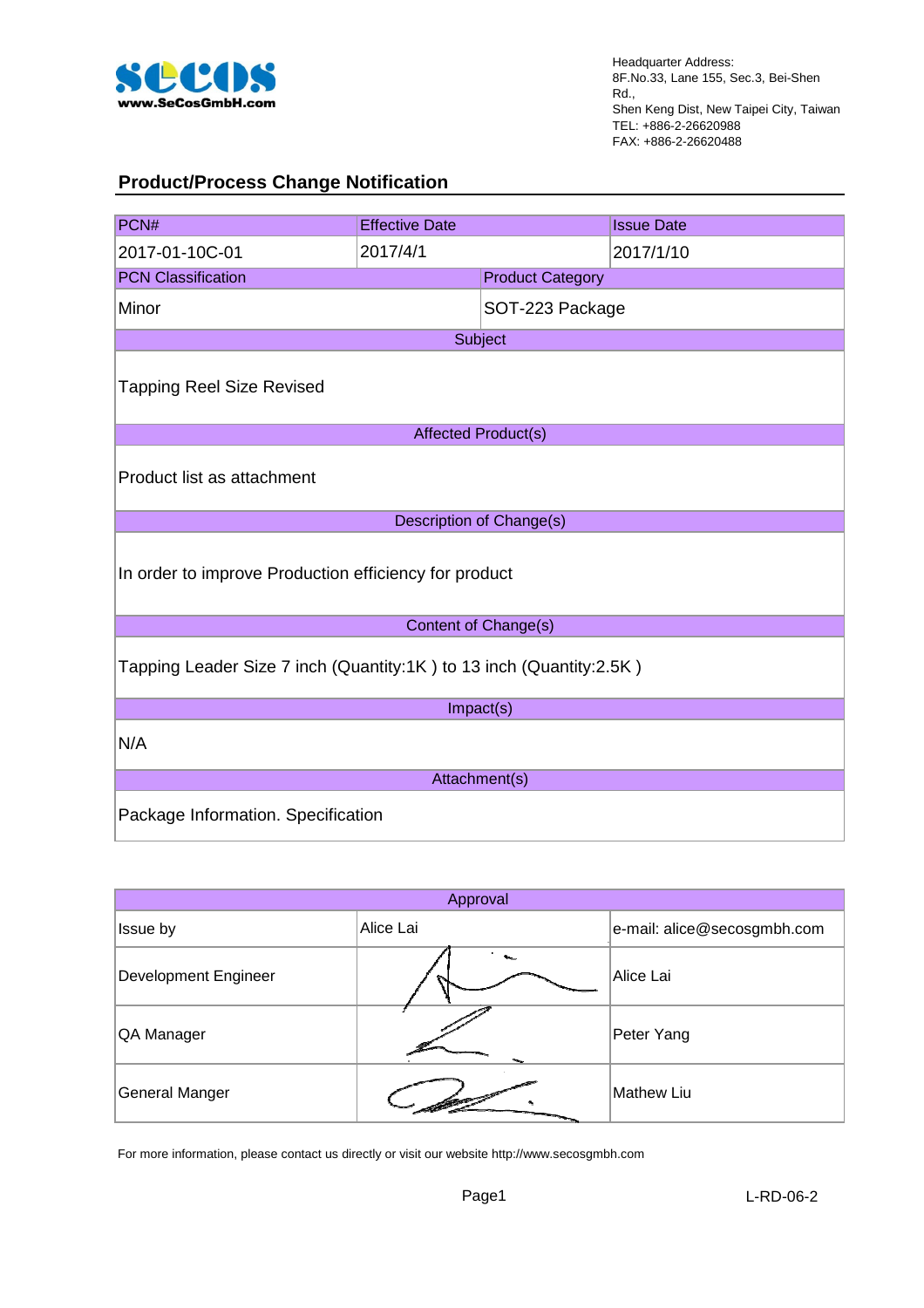

Headquarter Address: 8F.No.33, Lane 155, Sec.3, Bei-Shen Rd., Shen Keng Dist, New Taipei City, Taiwan TEL: +886-2-26620988 FAX: +886-2-26620488

## Affected Product List

| 2SA94   | PZT2222A       |
|---------|----------------|
| BCP51   | PZT2907A       |
| BCP55   | PZT3904        |
| BCP56   | PZT3906        |
| BCP69   | PZT772         |
| CZT5551 | <b>PZT882J</b> |

| <b>Exterior comparison Chart</b>                             |                                                                                                                                                                                                                                                                                                                                                                                                                                                                         |  |  |
|--------------------------------------------------------------|-------------------------------------------------------------------------------------------------------------------------------------------------------------------------------------------------------------------------------------------------------------------------------------------------------------------------------------------------------------------------------------------------------------------------------------------------------------------------|--|--|
| <b>Original Tapping Reel</b><br><b>Modified Tapping Reel</b> |                                                                                                                                                                                                                                                                                                                                                                                                                                                                         |  |  |
| $\begin{pmatrix} \mathsf{Pb} \\ \mathsf{Free} \end{pmatrix}$ | $\begin{array}{ c c c }\hline{\textbf{SeCoS}} & \textbf{GmbH} & \textbf{p} \\ \hline \textbf{p} & \textbf{p} & \textbf{p} \\ \textbf{p} & \textbf{p} & \textbf{p} \\ \textbf{p} & \textbf{p} & \textbf{p} & \textbf{p} \\ \textbf{p} & \textbf{p} & \textbf{p} & \textbf{p} \\ \textbf{p} & \textbf{p} & \textbf{p} & \textbf{p} \\ \textbf{p} & \textbf{p} & \textbf{p} & \textbf{p} \\ \hline \textbf{p} & \textbf{p} & \textbf{p}$<br>$\binom{p_b}{r \, \text{ree}}$ |  |  |